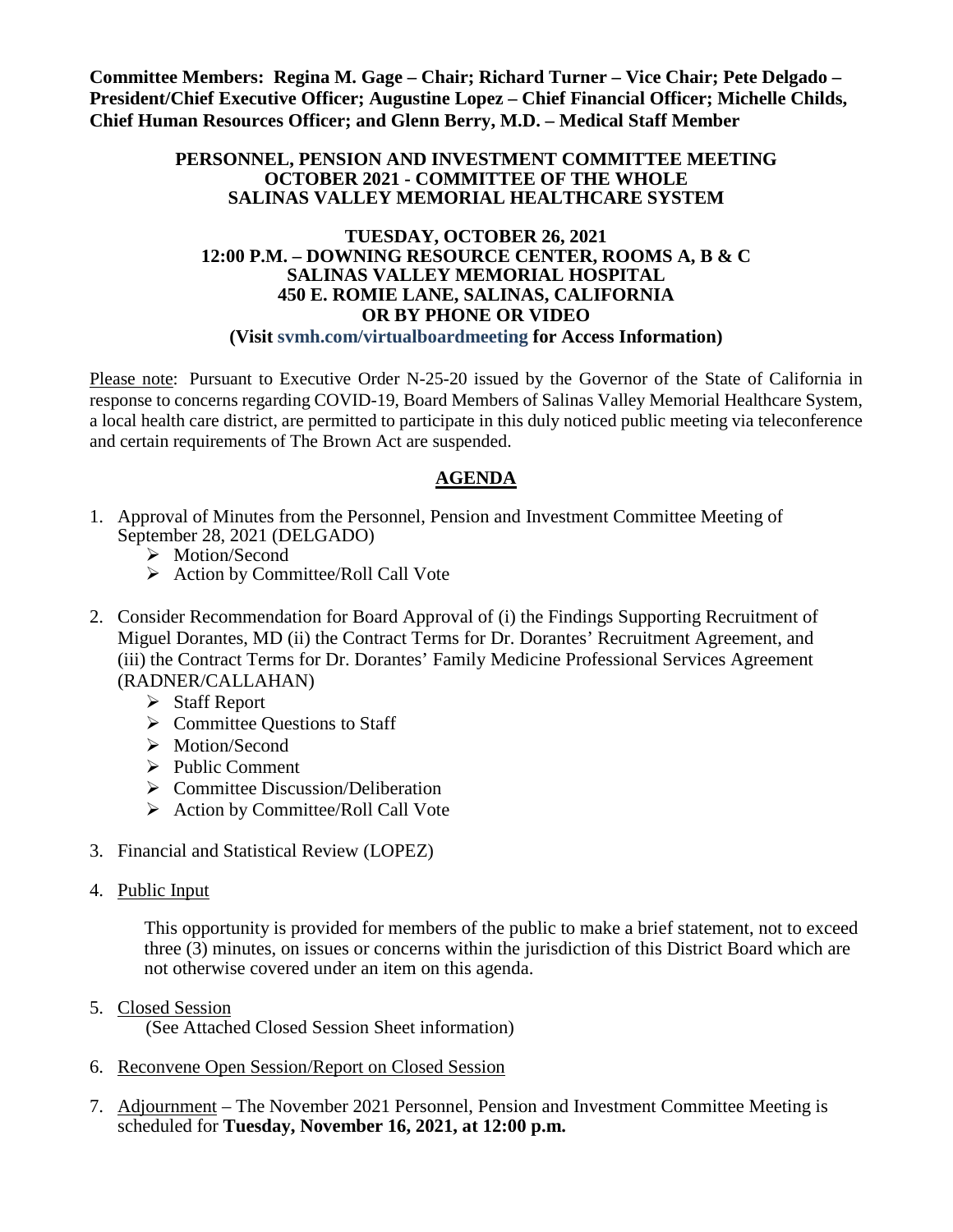Notes: This Committee meeting may be attended by Board Members who do not sit on this Committee. In the event that a quorum of the entire Board is present, this Committee shall act as a Committee of the Whole. In either case, any item acted upon by the Committee or the Committee of the Whole will require consideration and action by the full Board of Directors as a prerequisite to its legal enactment.

Requests for a disability related modification or accommodation, including auxiliary aids or services, in order to attend or participate in a meeting should be made to the Executive Assistant during regular business hours at 831-755-0741. Notification received 48 hours before the meeting will enable the District to make reasonable accommodations.

The Committee packet is available at the Committee Meeting, at [www.svmh.com,](http://www.svmh.com/) and in the Human Resources Department of the District. All items appearing on the agenda are subject to action by the Committee.

### **PERSONNEL, PENSION AND INVESTMENT COMMITTEE MEETING OF THE BOARD OF DIRECTORS – COMMITTEE OF THE WHOLE AGENDA FOR CLOSED SESSION**

Pursuant to California Government Code Section 54954.2 and 54954.5, the board agenda may describe closed session agenda items as provided below. No legislative body or elected official shall be in violation of Section 54954.2 or 54956 if the closed session items are described in substantial compliance with Section 54954.5 of the Government Code.

# **CLOSED SESSION AGENDA ITEMS**

#### **[ ] LICENSE/PERMIT DETERMINATION** (Government Code §54956.7)

**Applicant(s)**: (Specify number of applicants)

### **[ ] CONFERENCE WITH REAL PROPERTY NEGOTIATORS** (Government Code §54956.8)

**Property:** (Specify street address, or if no street address, the parcel number or other unique reference, of the real property under negotiation):

**Agency negotiator:** (Specify names of negotiators attending the closed session):

**Negotiating parties**: (Specify name of party (not agent):

**Under negotiation:** (Specify whether instruction to negotiator will concern price, terms of payment, or both):

### **[ ] CONFERENCE WITH LEGAL COUNSEL-EXISTING LITIGATION**  $\overline{(Government Code \$ \$54956.9(d)(1))

**Name of case:** (Specify by reference to claimant's name, names of parties, case or claim numbers):

**Case name unspecified:** (Specify whether disclosure would jeopardize service of process or existing settlement negotiations):

, or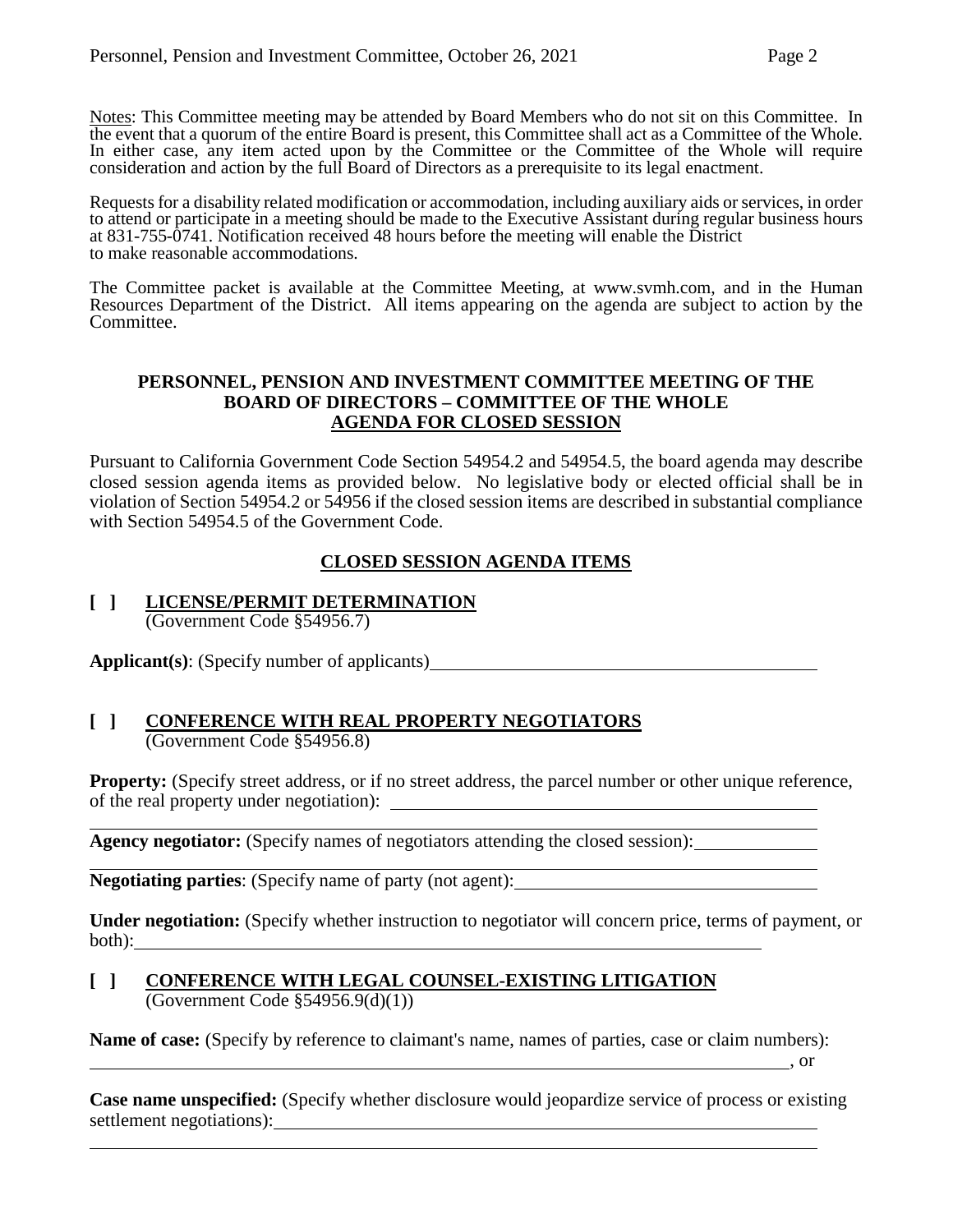### **[ ] CONFERENCE WITH LEGAL COUNSEL-ANTICIPATED LITIGATION** (Government Code §54956.9)

Significant exposure to litigation pursuant to Section 54956.9(d)(2) or (3) (Number of potential cases):

Additional information required pursuant to Section 54956.9(e): \_\_\_\_\_\_\_\_\_\_\_\_\_\_\_\_

Initiation of litigation pursuant to Section 54956.9(d)(4) (Number of potential cases):

## **[ ] LIABILITY CLAIMS**

(Government Code §54956.95)

**Claimant:** (Specify name unless unspecified pursuant to Section 54961):

**Agency claimed against**: (Specify name):

#### **[ ] THREAT TO PUBLIC SERVICES OR FACILITIES** (Government Code §54957)

**Consultation with**: (Specify name of law enforcement agency and title of officer):

#### **[ ] PUBLIC EMPLOYEE APPOINTMENT** (Government Code §54957)

**Title**: (Specify description of position to be filled):

## **[ ] PUBLIC EMPLOYMENT**

(Government Code §54957)

**Title:** 

# **[ ] PUBLIC EMPLOYEE PERFORMANCE EVALUATION**

(Government Code §54957)

**Title:** (Specify position title of employee being reviewed):

### **[ ] PUBLIC EMPLOYEE DISCIPLINE/DISMISSAL/RELEASE** (Government Code §54957)

(No additional information is required in connection with a closed session to consider discipline, dismissal, or release of a public employee. Discipline includes potential reduction of compensation.)